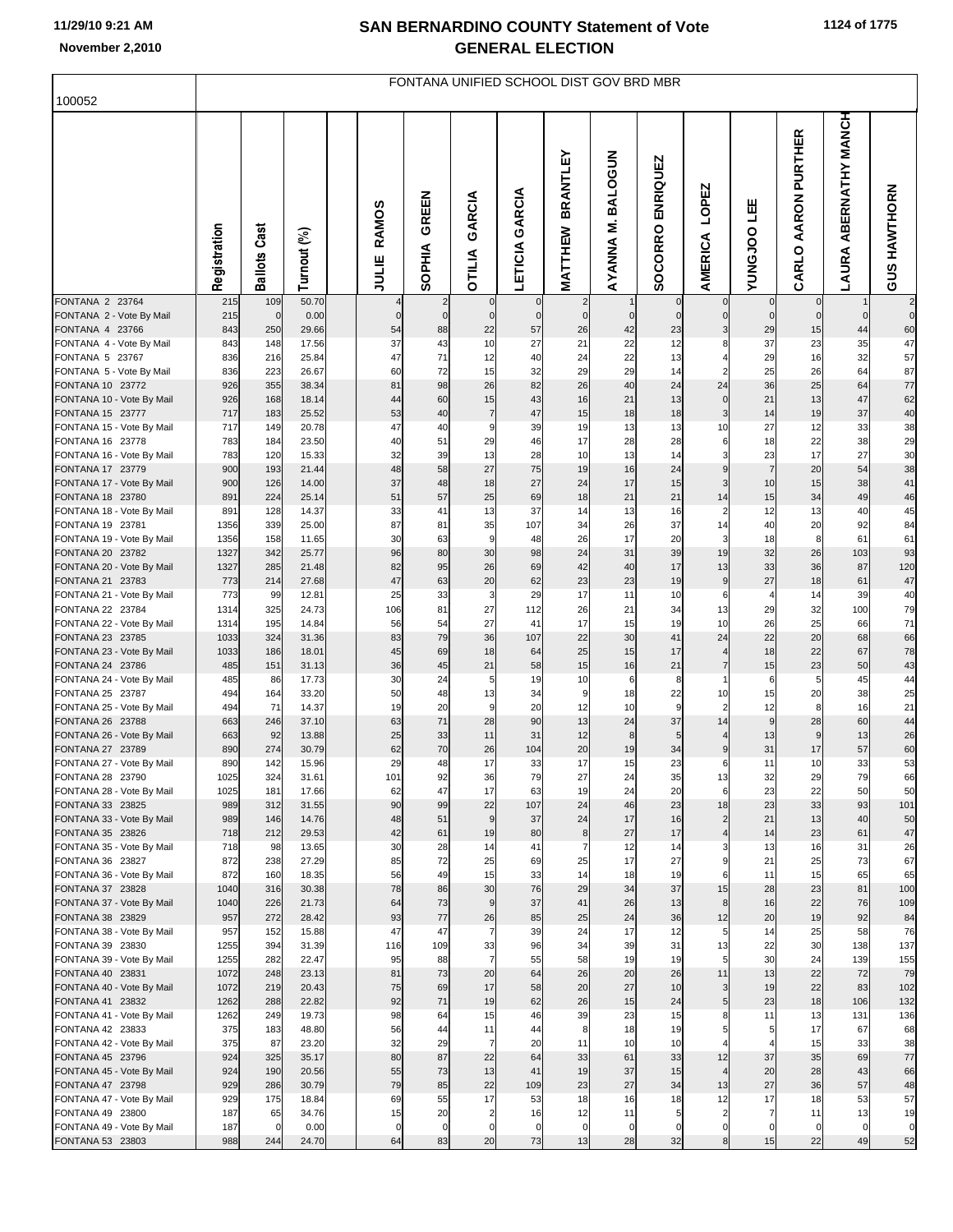## **SAN BERNARDINO COUNTY Statement of Vote November 2,2010 GENERAL ELECTION**

|                                                     | FONTANA UNIFIED SCHOOL DIST GOV BRD MBR |                      |                |  |                            |                            |                         |                         |                               |                               |                            |                                  |                         |                         |                                                  |                      |
|-----------------------------------------------------|-----------------------------------------|----------------------|----------------|--|----------------------------|----------------------------|-------------------------|-------------------------|-------------------------------|-------------------------------|----------------------------|----------------------------------|-------------------------|-------------------------|--------------------------------------------------|----------------------|
| 100052                                              |                                         |                      |                |  |                            |                            |                         |                         |                               |                               |                            |                                  |                         |                         |                                                  |                      |
|                                                     | Registration                            | Cast<br>Ballots      | Turnout (%)    |  | n<br>RAMO<br>JULIE         | GREEN<br><b>SOPHIA</b>     | GARCIA<br><b>OTILIA</b> | LETICIA GARCIA          | <b>BRANTLEY</b><br>MATTHEW    | <b>BALOGUN</b><br>ź<br>AYANNA | ENRIQUEZ<br>SOCORRO        | LOPEZ<br><b>AMERICA</b>          | 삠<br><b>OOLOMIN</b>     | AARON PURTHER<br>CARLO  | <b>MANCH</b><br><b>ABERNATHY</b><br><b>LAURA</b> | <b>GUS HAWTHORN</b>  |
| FONTANA 53 - Vote By Mail                           | 988<br>835                              | 190<br>229           | 19.23<br>27.43 |  | 46                         | 56<br>77                   | 5<br>17                 | 43<br>47                | 14<br>30                      | 29                            | 12<br>22                   | $\overline{2}$<br>$\overline{7}$ | 21                      | 20<br>22                | 57<br>41                                         | 56<br>50             |
| FONTANA 54 23804<br>FONTANA 54 - Vote By Mail       | 835                                     | 176                  | 21.08          |  | 45<br>38                   | 68                         | 8                       | 47                      | $\boldsymbol{8}$              | 30<br>24                      | 16                         |                                  | 26<br>31                | 23                      | 39                                               | 62                   |
| FONTANA 56 23806                                    | 769                                     | 225                  | 29.26          |  | 62                         | 57                         | 25                      | 81                      | 18                            | 23                            | 21                         | 9                                | 15                      | 14                      | 58                                               | 47                   |
| FONTANA 56 - Vote By Mail                           | 769                                     | 125                  | 16.25          |  | 42                         | 43                         | 10                      | 40                      | 14                            | 13                            | $\overline{7}$             |                                  | 13                      | 10                      | 35                                               | 35                   |
| FONTANA 57 23807                                    | 896                                     | 272                  | 30.36          |  | 65<br>47                   | 73<br>63                   | 23<br>10                | 93                      | 16                            | 19                            | 27                         | 12<br>5                          | 14<br>21                | 27<br>13                | 83<br>51                                         | 73                   |
| FONTANA 57 - Vote By Mail<br>FONTANA 58 23808       | 896<br>941                              | 162<br>351           | 18.08<br>37.30 |  | 101                        | 118                        | 29                      | 48<br>112               | 26<br>30                      | 19<br>54                      | 19<br>37                   | 14                               | 29                      | 33                      | 88                                               | 71<br>97             |
| FONTANA 58 - Vote By Mail                           | 941                                     | 120                  | 12.75          |  | 31                         | 42                         | 17                      | 29                      | 13                            | 19                            | 20                         | 5 <sub>5</sub>                   | 11                      | 12                      | 32                                               | 40                   |
| FONTANA 59 23809                                    | 441                                     | 99                   | 22.45          |  | 12                         | 24                         | 11                      | 38                      | 9                             | 6                             | 15                         | 6                                | 6                       | 6                       | 21                                               | 20                   |
| FONTANA 59 - Vote By Mail                           | 441                                     | 97                   | 22.00          |  | 33                         | 31                         | 14                      | 39                      | 8                             | 13                            | 11                         | 9                                | 10                      | 14                      | 33                                               | 27                   |
| FONTANA 60 23810<br>FONTANA 60 - Vote By Mail       | 522<br>522                              | 117                  | 22.41<br>19.16 |  | 34<br>22                   | 25<br>36                   | 14<br>13                | 31<br>22                | 11<br>15                      | $\overline{4}$<br>12          | 23<br>15                   | $\overline{7}$<br>$\mathsf 3$    | 11<br>15                | $\overline{7}$<br>12    | 30<br>25                                         | 31                   |
| FONTANA 61 23835                                    | 742                                     | 100<br>182           | 24.53          |  | 52                         | 45                         | 15                      | 39                      | 26                            | 13                            | 25                         | 8                                | 18                      | 12                      | 56                                               | 34<br>53             |
| FONTANA 61 - Vote By Mail                           | 742                                     | 227                  | 30.59          |  | 59                         | 73                         | 19                      | 66                      | 40                            | 14                            | 32                         | 13                               | 32                      | 11                      | 69                                               | 84                   |
| FONTANA 62 23811                                    | 642                                     | 174                  | 27.10          |  | 48                         | 53                         | 23                      | 73                      | 10                            | 16                            | 27                         | $\overline{4}$                   | $\overline{4}$          | 17                      | 37                                               | 31                   |
| FONTANA 62 - Vote By Mail                           | 642                                     | 99                   | 15.42          |  | 25                         | 19                         | 12                      | 33                      | 1                             | 9                             | 10                         | 5                                | 6                       | 11                      | 38                                               | 33                   |
| FONTANA 63 23812                                    | 1083<br>1083                            | 340<br>265           | 31.39<br>24.47 |  | 93<br>89                   | 97<br>91                   | 20<br>14                | 88<br>80                | 33<br>17                      | 38<br>51                      | 33<br>29                   | 10<br>$\overline{5}$             | 38<br>19                | 27<br>36                | 80<br>73                                         | 91<br>88             |
| FONTANA 63 - Vote By Mail<br>FONTANA 64 23813       | 910                                     | 241                  | 26.48          |  | 59                         | 74                         | 31                      | 73                      | 20                            | 22                            | 28                         | 8 <sup>1</sup>                   | 18                      | 35                      | 63                                               | 58                   |
| FONTANA 64 - Vote By Mail                           | 910                                     | 103                  | 11.32          |  | 26                         | 24                         | 13                      | 34                      | $\boldsymbol{8}$              | 12                            | 14                         | 11                               | 13                      | 15                      | 34                                               | 36                   |
| FONTANA 65 23836                                    | 1064                                    | 280                  | 26.32          |  | 74                         | 88                         | 26                      | 89                      | 22                            | 36                            | 25                         | 16                               | 30                      | 30                      | 69                                               | 51                   |
| FONTANA 65 - Vote By Mail                           | 1064                                    | 175                  | 16.45          |  | 39                         | 68                         | 14                      | 53                      | 20                            | 29                            | 12                         | $\overline{2}$                   | 17                      | 20                      | 47                                               | 65                   |
| FONTANA 66 23837<br>FONTANA 66 - Vote By Mail       | 857<br>857                              | 246<br>112           | 28.70<br>13.07 |  | 63<br>37                   | 71<br>42                   | 24<br>11                | 81<br>27                | 23<br>18                      | 28<br>13                      | 27<br>14                   | 9<br>$\overline{9}$              | 20<br>15                | 17<br>12                | 58<br>32                                         | 52<br>35             |
| FONTANA 67 23838                                    | 781                                     | 141                  | 18.05          |  | 42                         | 35                         | 13                      | 59                      | 16                            | 13                            | 18                         | 10                               | 9                       | 12                      | 41                                               | 42                   |
| FONTANA 67 - Vote By Mail                           | 781                                     | 127                  | 16.26          |  | 37                         | 43                         | 8                       | 36                      | 21                            | 23                            | 10                         | 11                               | 17                      | 10                      | 38                                               | 34                   |
| FONTANA 68 23839                                    | 926                                     | 249                  | 26.89          |  | 58                         | 63                         | 30                      | 69                      | 22                            | 23                            | 27                         | 11                               | 15                      | 24                      | 53                                               | 75                   |
| FONTANA 68 - Vote By Mail                           | 926                                     | 156                  | 16.85          |  | 42                         | 56                         | 14                      | 43                      | 29                            | 14                            | 13                         | $\overline{\mathbf{3}}$          | 15                      | 12                      | 46                                               | 61                   |
| FONTANA 71 23814<br>FONTANA 71 - Vote By Mail       | $\mathbf 0$<br>$\Omega$                 | $\Omega$<br>$\Omega$ | 0.00<br>0.00   |  | $\mathbf 0$<br>$\mathbf 0$ | $\mathbf 0$<br>$\mathbf 0$ | $\mathbf 0$<br>$\Omega$ | $\mathbf 0$<br>$\Omega$ | $\mathbf 0$<br>$\overline{0}$ | $\mathbf 0$<br>$\Omega$       | $\mathbf 0$<br>$\mathbf 0$ | $\mathbf 0$<br>$\mathbf 0$       | $\mathbf 0$<br>$\Omega$ | $\mathbf 0$<br>$\Omega$ | $\mathbf 0$<br>$\mathbf 0$                       | $\pmb{0}$<br>$\bf 0$ |
| FONTANA 76 23815                                    | $\Omega$                                |                      | 0.00           |  | $\mathbf 0$                | $\Omega$                   |                         | $\Omega$                | $\Omega$                      | $\Omega$                      | $\mathbf 0$                | $\mathbf 0$                      |                         |                         | $\Omega$                                         | $\mathbf 0$          |
| FONTANA 76 - Vote By Mail                           | $\mathbf 0$                             | $\mathbf 0$          | 0.00           |  | $\pmb{0}$                  | $\pmb{0}$                  | $\mathbf 0$             | $\mathbf 0$             | $\overline{0}$                | $\mathbf 0$                   | $\overline{0}$             | $\mathbf 0$                      |                         | $\Omega$                | $\mathbf 0$                                      | $\bf 0$              |
| FONTANA 79 23816                                    | 87                                      | 53                   | 60.92          |  | 21                         | 11                         | $\overline{2}$          | 23                      | $\overline{2}$                | 0                             | $\overline{7}$             | $\overline{2}$                   |                         | 3                       | 21                                               | 13                   |
| FONTANA 79 - Vote By Mail                           | 87<br>789                               | $\mathbf 0$<br>231   | 0.00<br>29.28  |  | $\mathbf 0$<br>70          | $\overline{0}$             | $\mathbf 0$             | $\mathbf 0$<br>86       | $\overline{0}$                | $\mathbf 0$                   | $\overline{0}$             | $\overline{0}$                   | $\mathbf 0$<br>17       | 0                       | $\mathbf{0}$                                     | $\mathbf 0$          |
| FONTANA 82 23817<br>FONTANA 82 - Vote By Mail       | 789                                     | 132                  | 16.73          |  | 40                         | 56<br>49                   | 32<br>12                | 35                      | 20<br>11                      | 25<br>15                      | 24<br>13                   | 12<br>12                         | 13                      | 18<br>15                | 62<br>37                                         | 51<br>39             |
| FONTANA 85 23819                                    | 372                                     | 147                  | 39.52          |  | 37                         | 36                         | $6\phantom{1}6$         | 29                      | 9                             | 21                            | 13                         | 5                                | 13                      | 14                      | 28                                               | 26                   |
| FONTANA 85 - Vote By Mail                           | 372                                     | 71                   | 19.09          |  | 25                         | 27                         | $\overline{4}$          | 16                      | $\overline{7}$                | 11                            | $\mathbf{3}$               | $\overline{0}$                   | 10                      | $\sqrt{5}$              | 20                                               | 24                   |
| FONTANA 94 23822                                    | 921                                     | 267                  | 28.99          |  | 93                         | 72                         | 31                      | 91                      | 23                            | 22                            | 30                         | 12                               | 26                      | 20                      | 69                                               | 65                   |
| FONTANA 94 - Vote By Mail<br>FONTANA 95 23823       | 921<br>938                              | 112<br>228           | 12.16<br>24.31 |  | 18<br>65                   | 49<br>68                   | 9<br>21                 | 34<br>71                | 18<br>12                      | 15<br>18                      | 8<br>19                    | $\overline{\mathbf{3}}$<br>10    | 12<br>17                | 12<br>15                | 34<br>55                                         | 35<br>57             |
| FONTANA 95 - Vote By Mail                           | 938                                     | 161                  | 17.16          |  | 44                         | 47                         | 13                      | 41                      | 14                            | 23                            | 6                          | 8 <sup>1</sup>                   | 17                      | 25                      | 47                                               | 48                   |
| FONTANA 96 23824                                    | 821                                     | 187                  | 22.78          |  | 54                         | 51                         | 9                       | 48                      | 13                            | 25                            | 17                         | $\overline{7}$                   | 23                      | 16                      | 35                                               | 46                   |
| FONTANA 96 - Vote By Mail                           | 821                                     | 158                  | 19.24          |  | 46                         | 47                         | $\boldsymbol{9}$        | 35                      | 22                            | 27                            | 9                          | 1                                | 18                      | 16                      | 46                                               | 57                   |
| FONTANA WEST 1 23846                                | 716                                     | 194                  | 27.09          |  | 50                         | 59                         | 32                      | 76                      | 8                             | 23                            | 25                         | 12                               | 23                      | 17                      | 36                                               | 16                   |
| FONTANA WEST 1 - Vote By Ma<br>FONTANA WEST 2 23847 | 716<br>710                              | 108<br>265           | 15.08<br>37.32 |  | 27<br>74                   | 34<br>57                   | 5<br>28                 | 30<br>96                | 11<br>16                      | 11<br>32                      | 9<br>30                    | 5<br>14                          | 17<br>14                | 9<br>26                 | 25<br>54                                         | 29<br>37             |
| FONTANA WEST 2 - Vote By Ma                         | 710                                     | 89                   | 12.54          |  | 24                         | 28                         | 11                      | 35                      | 8                             | 10                            | 13                         | 5 <sub>5</sub>                   | 17                      | $\overline{7}$          | 27                                               | 20                   |
| FONTANA WEST 3 23848                                | 1060                                    | 309                  | 29.15          |  | 79                         | 60                         | 51                      | 98                      | 16                            | 28                            | 56                         | 18                               | 23                      | 27                      | 56                                               | 58                   |
| FONTANA WEST 3 - Vote By Ma                         | 1060                                    | 139                  | 13.11          |  | 31                         | 34                         | 15                      | 45                      | 16                            | 13                            | 18                         | $\boldsymbol{8}$                 | 11                      | 17                      | 33                                               | 37                   |
| FONTANA WEST 4 23849<br>FONTANA WEST 4 - Vote By Ma | 1020<br>1020                            | 262<br>123           | 25.69<br>12.06 |  | 56<br>26                   | 64<br>33                   | 39<br>13                | 78<br>33                | 22<br>10                      | 23<br>15                      | 54<br>14                   | 13<br>5 <sub>l</sub>             | 28<br>6                 | 17<br>10                | 55<br>34                                         | 38<br>43             |
| FONTANA WEST 5 23850                                | 891                                     | 257                  | 28.84          |  | 68                         | 53                         | 43                      | 113                     | 22                            | 16                            | 39                         | 21                               | 23                      | 19                      | 63                                               | 50                   |
| FONTANA WEST 5 - Vote By Ma                         | 891                                     | 113                  | 12.68          |  | 36                         | 39                         | 14                      | 41                      | 12                            | 10                            | 22                         | 4                                | 12                      | $\overline{9}$          | 28                                               | 31                   |
| FONTANA WEST 6 23851                                | 777                                     | 181                  | 23.29          |  | 43                         | 48                         | 24                      | 66                      | 22                            | 15                            | 29                         | 5 <sub>l</sub>                   | 25                      | 17                      | 50                                               | 40                   |
| FONTANA WEST 6 - Vote By Ma                         | 777                                     | 109                  | 14.03          |  | 29                         | 23                         | $9\,$                   | 34                      | 11                            | 10                            | 15                         | 8                                | $\bf 8$                 | 10                      | 30                                               | 34                   |
| FONTANA WEST 9 23852<br>FONTANA WEST 9 - Vote By Ma | 711<br>711                              | 186<br>83            | 26.16<br>11.67 |  | 32<br>21                   | 43<br>26                   | 27<br>13                | 55<br>39                | 13<br>6                       | 15<br>9                       | 38<br>13                   | 12<br>$\overline{\mathbf{3}}$    | 13<br>11                | 17<br>10                | 29<br>25                                         | 29<br>20             |
| FONTANA WEST 10 23853                               | 435                                     | 173                  | 39.77          |  | 43                         | 42                         | 24                      | 58                      | 12                            | 23                            | 22                         | 12                               | 12                      | 11                      | 39                                               | 25                   |
| FONTANA WEST 10 - Vote By Ma                        | 435                                     | 61                   | 14.02          |  | 21                         | 19                         | 8                       | 22                      | 8 <sup>1</sup>                | 8                             | 8                          | $\overline{2}$                   | $\overline{7}$          | 5 <sub>l</sub>          | 23                                               | 15                   |